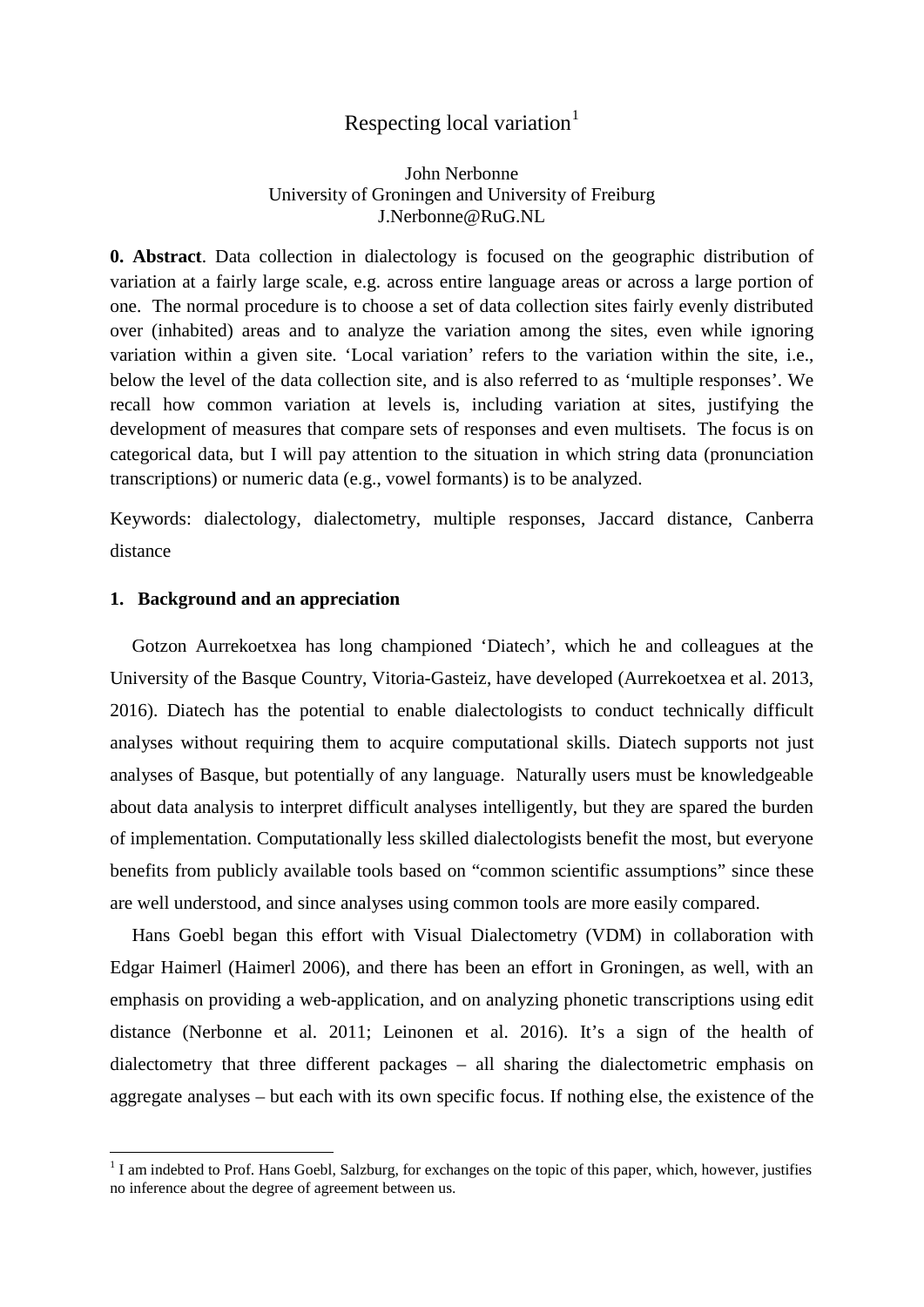three packages should make it more likely that some software will continue to be available in spite of all the difficulties of maintaining software long after projects have finished.

#### **2. The reality of local variation**

Prof. Aurrekoetxea and I not only share a strong interest in dialectology, a methodological commitment to dialectometry, and a programmatic view on the modern importance of providing software to fellow researchers, we have also both been concerned with the analysis of data containing local variation, or multiple responses. Examples of this local, even individual variation occur at all linguistic levels. Lexically, informants may not be able to choose between synonyms when shown pictures of objects ('big' vs. 'large') or scenes ("Is the weather 'clearing up' or 'clearing off'?). In syntax there are book-length studies on variation in which elements appear in fronted position (Bouma 2008), and on variation in the order of elements in verb phrases – 'send Mary a note' vs. 'send a note to Mary' (Van der Beek 2008). In phonology informants may for example reduce or not reduce consonant clusters /lɛts.go/ vs. /lɛs.go/ 'let's go' and optional rules will always lead to potential variation, while at a finer level it would be surprising to encounter any fine acoustic data that was identical to the single Herz level when repeated, even for a single speaker. In summary, there are any number of data collections where variation extends well below the level of the collection site.

#### 2.1 Goebl's scruples

As Aurrekoetxea et al. (2013: 24-25) note, however, Hans Goebl has been critical of applying dialectometric techniques to data collections that include multiple responses:

With regard to the taxometric examination of the multiple responses, I should give a word of warning to all dialectologists. In linguistic geography the phenomenon of multiple responses is primarily considered as a qualitative problem. Dialectometry, however, necessitates converting this qualitative problem into quantitative relations, […] the 'beautiful' qualities of multiple responses are 'dissolved into the melting pot' of quantification. As it can be assumed that multiple responses contain sociolinguistic rather than purely linguistic information, the taxometric inclusion of multiple responses must be seen as a blending of sociolinguistic and geolinguistic information. (Goebl 1997:  $28$  $28$ )<sup>2</sup>

This is essentially the common criticism of aggregating techniques, namely that the elements within the aggregation may be confounded by variables that the analysis ignores,

<span id="page-1-0"></span><sup>&</sup>lt;sup>2</sup> Incorrect internal quotation marks crept into the quotation as Aurrekoetxea et al. (2013: 24-25) produce it. They have been removed here.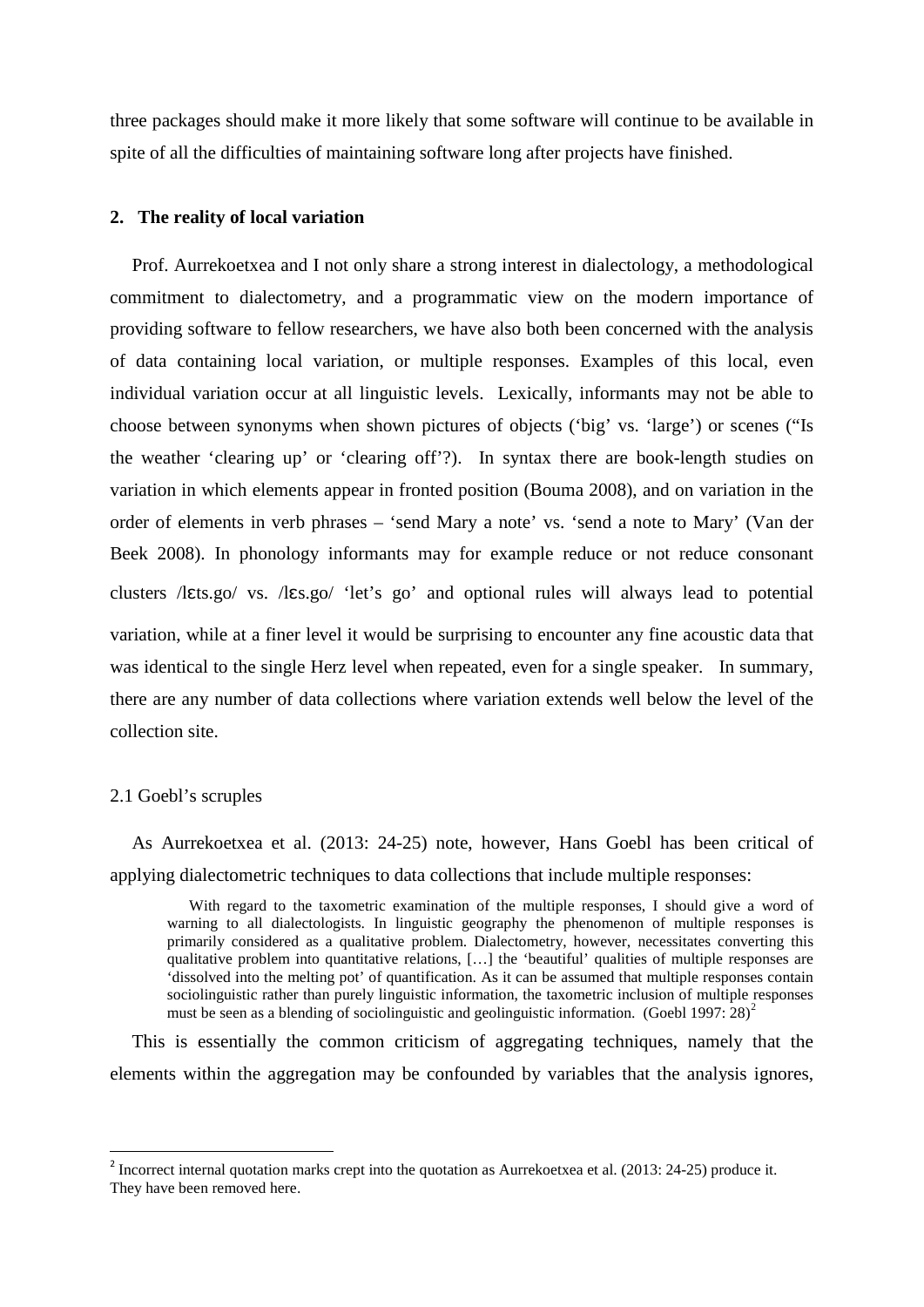and like the common criticism, it is an admonition that one should be cautious about. But for several reasons the subject cannot simply be closed due to this danger.

First, the reproach that aggravating over large amounts of data accrues to virtually all dialectometric work, in which location is normally the only independent variable which is analyzed even though there are well-known effects of sex/gender, age, educational level, history of residence and occupation. Compilers of atlases normally try to hold such influences constant, e.g. by focusing on non-mobile, old, rural males (NORMs, see Chambers & Trudgill 1998: 29ff), but they are not always successful, and even among this group potential confounds remain – e.g., those involve occupation, degree of mobility, and upbringing. For example, 60 of Edmont's 700 informants (for the *Atlas Linguistique de France*) were women, and 200 of 700 were educated (Chambers & Trudgill 1998:29) It is often of interest to ignore these potential confounds and focus on the effect of geography.

Second, modern variationist linguistics insists that dialectology and sociolinguistics should be regarded as a single discipline (Chambers & Trudgill 1998,  $1/1980$ ), both concerned with language variation, its limits and distribution, its methods, and its role in reflecting the social identity of language users.

Third, some "sociolinguistic" variables are emphatically of dialectological interest. If dialect change is a dialectological topic, then it is interesting to include age among one's independent variables. This follows directly from Labov's frequently quoted view that language change is always preceded by a period of variation.

Fourth, the "sociolinguistic" variables need not remain confounds. On the contrary, they may play an explicit and enlightening role in analyses. SweDia is a database of 1,200 speakers – 600 nearly 65 years old (on average) and 600 of 27 years of age – from about 100 sites throughout Sweden and Swedish-speaking Finland (Eriksson 2004). Speakers' ages are explicitly recorded in the database, and each speaker pronounced five tokens of each of the 19 vowels in Swedish. This enabled Therese Leinonen (2010) to sketch the "flattening" of the Swedish dialect landscape in an insightful way. She extracted the first two formants of all more than 100,000 vowel tokens automatically and ran the entire aggregate set in a single multidimensional scaling (MDS) analysis, assigning colors to the dimensions in the way that has become popular in dialectology (Nerbonne 2010). She then separated the older from the younger speakers for the purpose of visualizing the distinction. The result may be seen in Figure 1. The left-hand side of the figure shows a great deal of variation among the older speakers that is simply missing from the younger ones, shown on the right. Finally, note that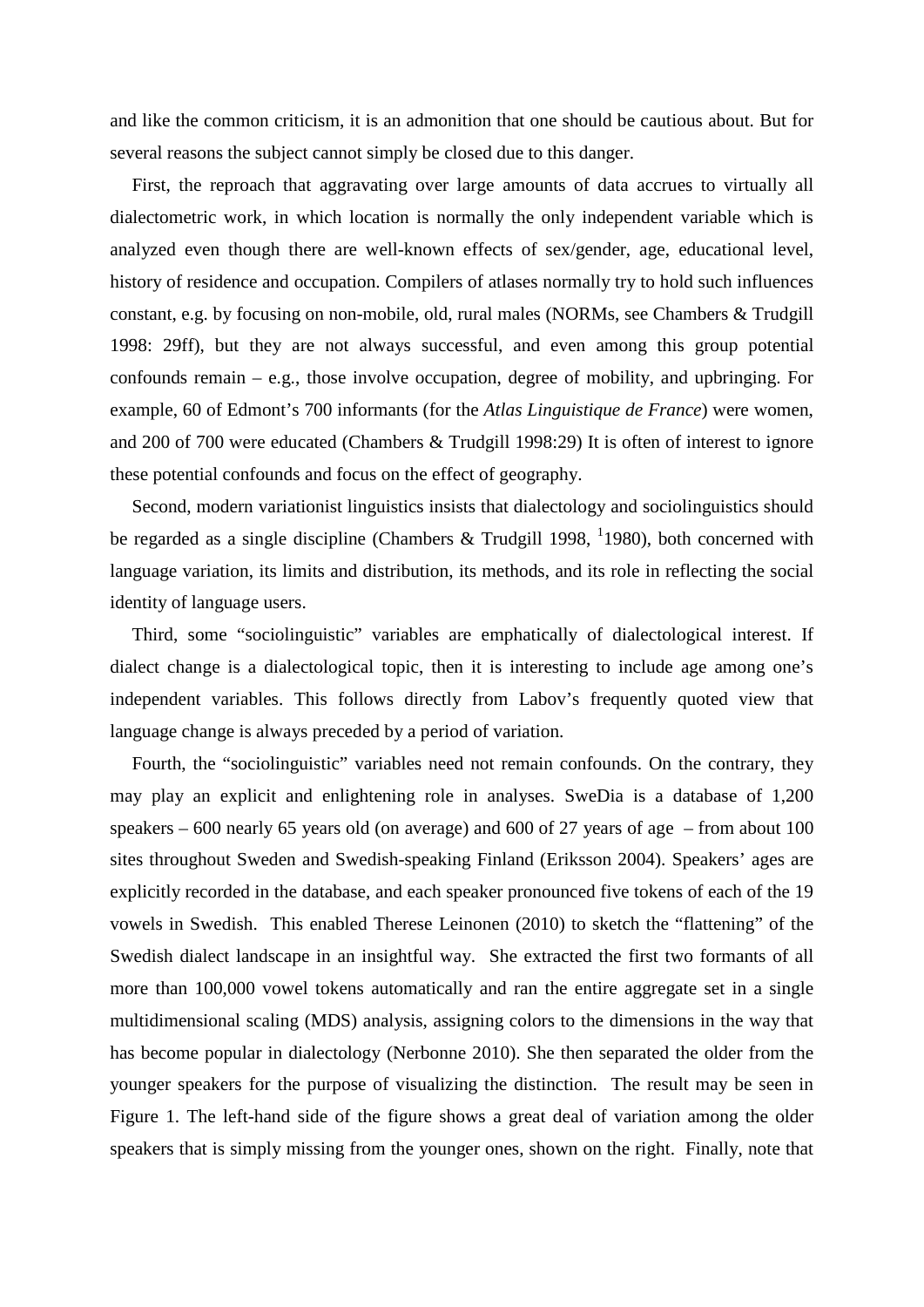to obtain these maps it was essential that the data collection contained geolinguistic information (location) as well as sociolinguistic information (age).

# 2.2 Multiple responses

In summary, there is good reason to include multiple responses in survey material. The multiple responses may reflect genuine variation among or within individual speakers, making it entirely appropriate to include it, and there are genuine research questions for which we should expect to encounter a variety of responses. These may involve contrasts with respect to sociolinguistic variables such as age or sex/gender, but it is also legitimate to describe overall variation, abstracting away from various influences other than location. Once the reality of local variation is acknowledged, it is then clear that we should prefer samples of local speech to single data points, obtaining thereby a more secure view of the variation.



**Figure 1. The result of a analyzing a database of mixed geolinguistic and sociolinguistic data. Leinonen (2010) analyzed the entire SweDia database of over 100,000 vowel tokens using MDS and assigned colors to the dimensions. She then separated the older speakers (left) from the younger speakers (right) demonstrating graphically the degree to which the Swedish dialects have been "leveled". The map on the left shows much more variation than does the one on the right.**

# **3. Measuring the (dis-)similarity of features with multiple values**

The question arises then of how best to analyze data in which local variation (multiple responses) occurs. We proceed, with most practitioners of dialectometry, from the case where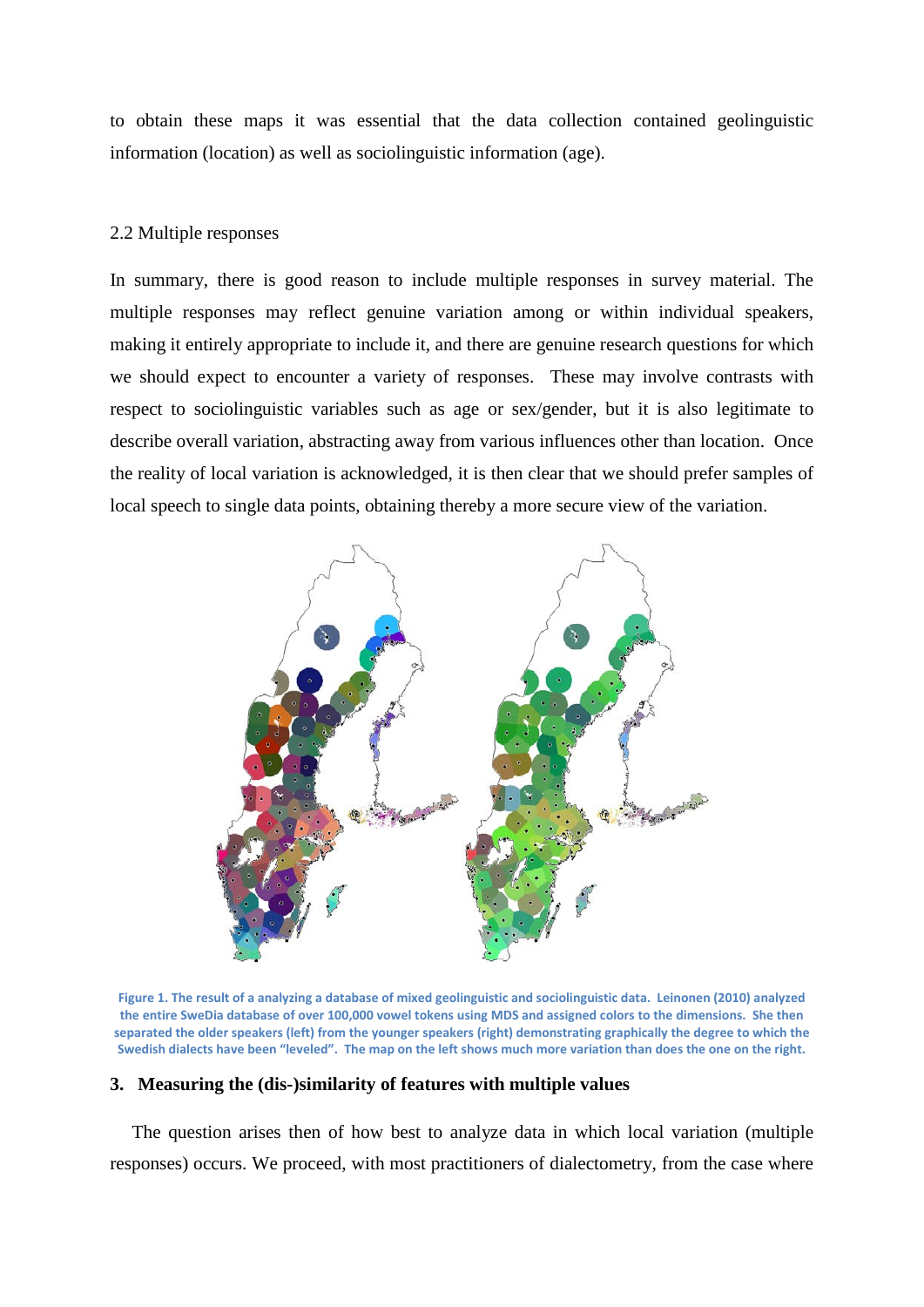single values are counted as either the same or different, even while we note that various weighting schemes may be worthwhile. We consider therefore first the case of sets of categorical data and consider generalizations (to multi-sets or alternative comparisons) only later.

I have occasionally heard colleagues say that there's no real analytical problem here, since it is trivial to simply calculate the mean of all pairs of comparisons in case there are multiple responses. They must be thinking of simple cases such as comparing {*a*} at one site to {*b,c*} at another, in which case their procedure would yield  $\frac{1}{2} * (d(a,b) + d(a,c))$ . In the absence of a difference metric other than (non-)identity, this would be just zero, since we assume that neither *b* nor *c* is identical to *a*. This procedure seems sound in this case and in the case of comparing  $\{a\}$  to  $\{a,b\}$ , where it would yield 0.5, but it fails badly if applied to sites containing {a,b} on the one hand and {b,a} on the other. Since these two sets are identical, their difference is zero, but the mean difference of the pairs would be *0.33*, since one of the three pairs of individual items is  $\langle a,b \rangle$ , which is non-zero.

# 3.1 Dice similarity coefficient and Jaccard measures

Aurrekoetxea et al. (2016:8) suggest therefore that an inverse of the 'dice' similarity coefficient might do service here. Dice is defined as follows to gauge similarity between pairs of sets (Manning & Schütze 1999:299):

Dice-sim(A,B) =  $2^*|A \cap B|/(|A|+|B|)$ 

Dice-diff(A,B) = 1 - 2\*|A∩B|/(|A|+|B|)

The reader may quickly verify that *Dice-diff({a},{a,b}*) =  $\frac{1}{3}$ , and *Dice-diff ({a,b},{b,a})* = 0, suggesting that this is a serious contender.

There are two reasons indicating that we might wish to look further, however. First, the Dice measure is based purely on set cardinality so that there is no chance of basing feature differences on more sensitive pairwise measures, such as Goebl's inverse frequency weighting (*GIW*, see Goebl 1984) or, e.g., a measure that gauged pronunciations as more or less similar – as opposed to simply identical or not – such as the edit distance measure applied to phonetic transcriptions (Heeringa et al. 2002). Second, the difference coefficient is not a proper 'distance' measure, since it does not satisfy the triangle inequality. To see this, consider the three sets  $\{a\}$ ,  $\{b\}$  and  $\{a,b\}$ . To satisfy the triangle inequality, the sum of the differences between any two of these sets must be greater than the difference between the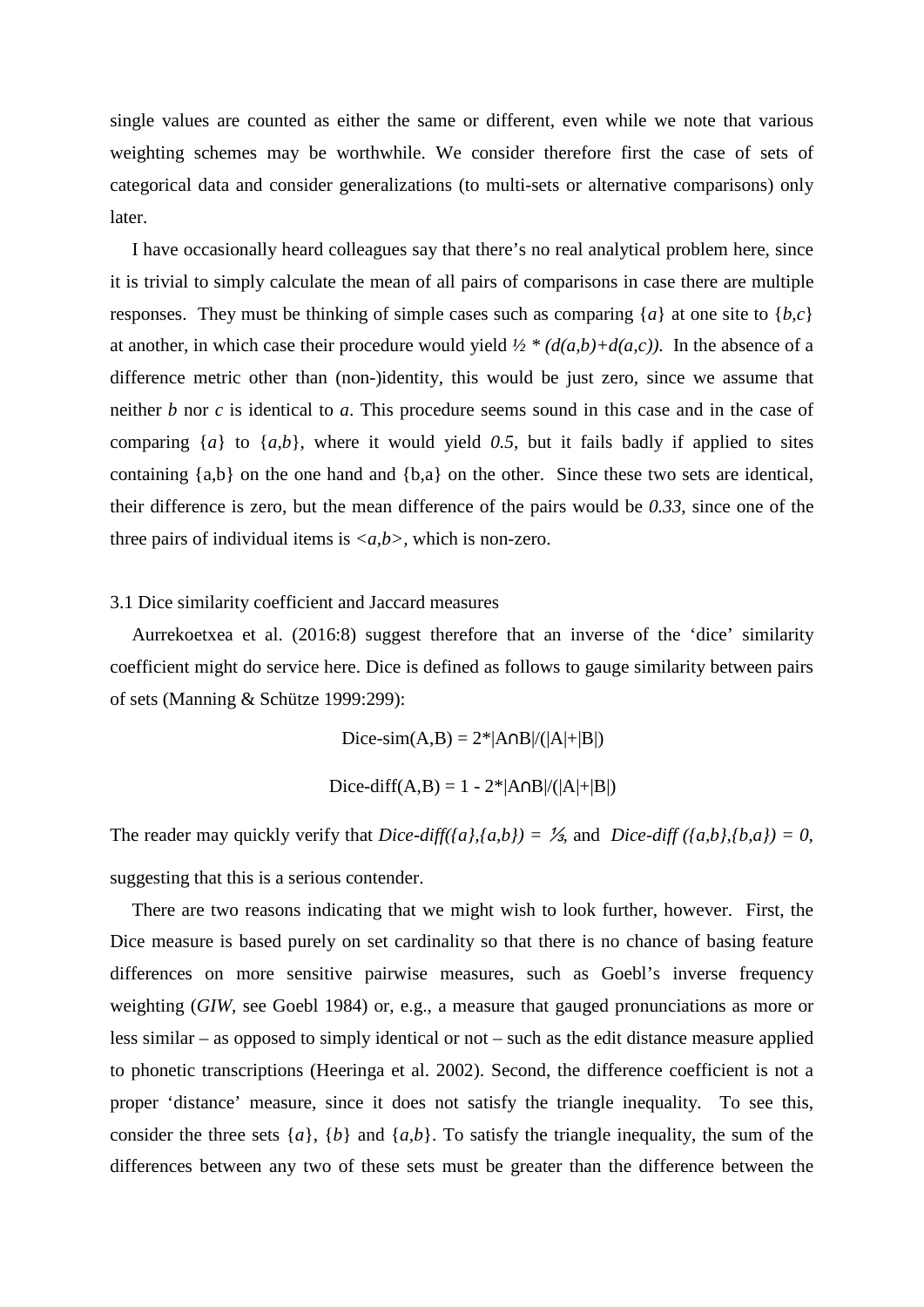remaining pair of sets. But Dice-diff({*a*},{*a,b*}) = ½ = Dice-diff({*b*},{*a,b*} (as noted above), while the sum (%) is less than Dice-diff( $\{a\}$ , $\{b\}$ ) = 1. Since some procedures in dialectometry assume that distances are under analysis (multi-dimensional scaling), this counts against dice as a measure of difference between set-valued data cells. I hasten to add that MDS is often applied to difference measures that would not qualify as genuine distances, so that this point is not crippling, but it still counts against Dice.

As we look further for promising possibilities, it will be useful to abstract two elements from this discussion. We should prefer candidate measures not to be purely cardinality based, but rather to be based on the comparison of set members, allowing us to continue to use Goebl's inverse frequency weighting or the edit-distance measure of pronunciation similarity. And we prefer genuine distance measures, if possible.

Jaccard distances are genuine distances but since they are also based purely on cardinality, just as the Dice measure is, they also do not offer the flexibility we are looking for (Manning & Schütze 1999:299).

> $Jacc-sim(A,B) = |A \cap B|/(|A \cup B|)$  $Jacc\text{-}diff(A,B) = 1 - |A\cap B|/(|A\cup B|)$

#### 3.2 Manhattan measures

'Manhattan' measures derive their name from their applicability to deciding how far two points are in a plane where discrete steps are taken (Manning & Schütze 1999:304). This is like figuring out how far a taxi would need to travel in place like Manhattan. The taxi might drive five blocks horizontally, then two vertically, another one horizontally and finally another four vertically (see the yellow line in Fig. 2), but any path that always brings the taxi closer will finally travel (5+1) blocks horizontally and six blocks vertically, or twelve in total. It is defined as follows:

$$
\text{Manh-Dist}(A, B) = \sum_{i=1}^{n} |A_i - B_i|
$$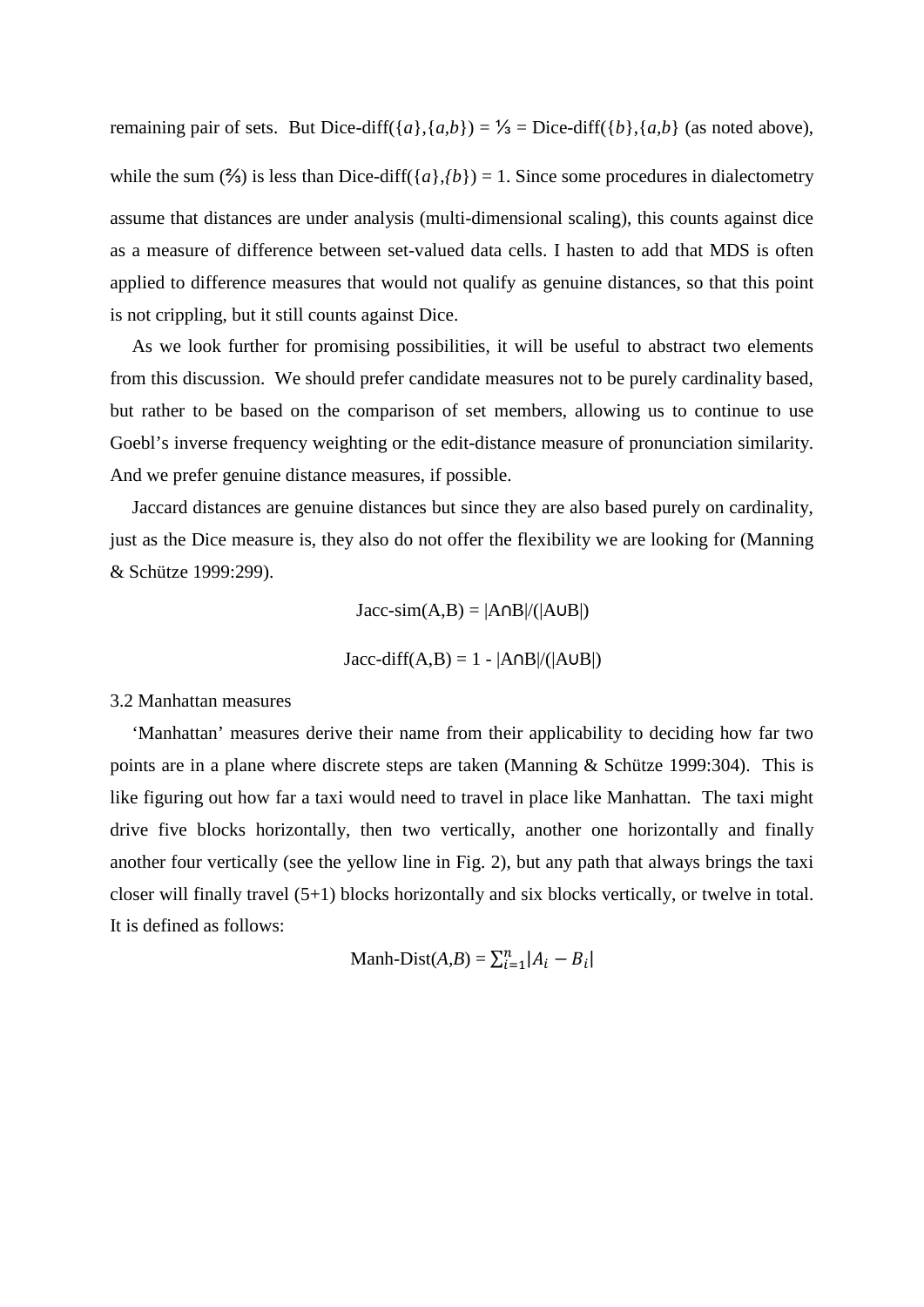

**Figure 2 Any non-backtracking path from the origin (lower left) to the goal (upper right) will travel the same number of blocks, six horizontal and six vertical. 'Manhattan distance' is the sum of these, so-called for its similarity to city travel. Graphic from Wikipedia 'Taxicab geometry' (en.wikipedia.org/wiki/Taxicab\_geometry, downloaded 27 Sept. 2016).**

This sort of measure might not seem immediately useful, but, for example, if we are to analyze data accompanied by frequency information, we might accept the total difference in frequency to reflect the difference in the sets. If  $A = \{a,b,c\}$  with relative frequencies <50%, 35%, 15% and B={a,b,d} with frequencies  $\langle 40\% , 55\% , 5\% \rangle$ , then the sum of the differences  $(= |50-40| + |35-55| + |15-0| + |0-5| = 50\%)$  reflects the contribution of this feature to overall differences. One can thus compare histograms in this very simple fashion, assuming that enough values have been collected to provide a reliable picture.

But if it seems reasonable to compare the distribution of values in this way, then a rougher version of the same would be to simply count any non-zero frequency as 1 and zero frequencies as zero, and then to use the same sum of absolute differences. In the case under discussion this would yield a calculation of  $(= |1-1| + |1-1| + |1-0| + |0-1| = 2)$ . If we want to normalize the measure to yield values between zero and one, we might then divide by the total number of different variants. We note that this yields the same value as the Jaccard difference measure, 1 - |A∩B|/(|A∪B|), so that the Manhattan measure used this way gives us no purchase on the problem of founding our measure of set differences on the differences between the pairs.

Manhattan distance is defined as Manh-Dist( $A,B$ ) =  $\sum_{i=1}^{n} |A_i - B_i|$ , i.e., for each dimension *i*, we sum the differences between *A* and *B*. For the sake of completeness, we note that 'Canberra distance' relativizes this to the magnitudes at each dimension, making it a kind of weighted Manhattan distance:

Canb-Dist(A, B) = 
$$
\sum_{i=1}^{n} \frac{|A_i - B_i|}{|A_i| + |B_i|}
$$

We shall not pursue this sort of weighting here, however.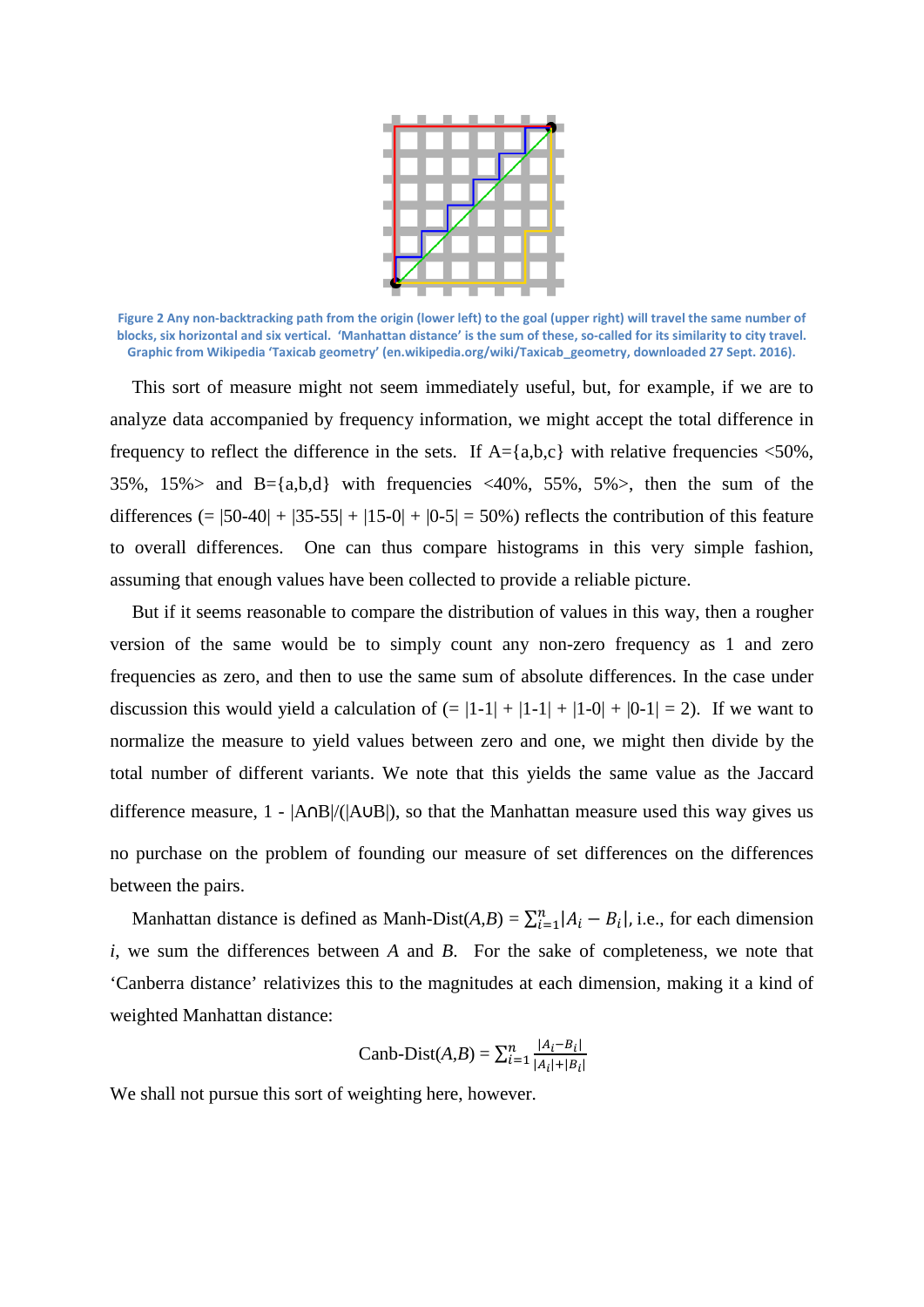#### 3.3 A measure based on 'cover sets'

In comparing sets of linguistic responses, it is often difficult to identify dimensions for comparison ahead of time even though this is crucial for applying a Manhattan distance measure. If we compare two pronunciations for the English word 'thought' at one site,  $\{[\theta \alpha t^h]$ ,  $[\theta \alpha t^h]$ } (where the final [t] may be released and aspirated or, alternatively, unreleased), with two at another  $\{\theta \alpha t^h\}$ ,  $[\theta \alpha t^h]$ , the first identical to one element in the first pair, and the second involving an 'open o' ([ɔ]) in place of the [ɑ], then we should wish to include both the [o]/[a] difference and the  $[t^h]/[t]$  difference (note that the second site has only released and aspirated t's), but in a third site we might find  $\{[\underline{t}^h \circ t^h], [\theta \circ t^h]\}$  or  $\{[\underline{t}^w \circ t^h],$  $[\theta \alpha^{u} t^{h}]$ , which seem to call for attention to different dimensions.

#### *3.3.1 Covering*

Proceeding with this line of thought, first developed in Nerbonne and Kleiweg (2003:§3.2)we do not attempt to define the dimensions of comparison ahead of time, but only insist that the set comparison is based on pairwise comparisons of all the elements encountered in both of the set. Given the pair of sets  $A$  and  $B$ , we will examine a subset  $C$  of ordered pairs where the first element is from A and the second from B. That is, we examine  $C \subseteq A \times B$ . Informally, we want to require that every element in A and every element in B play a role in the measure of the set difference. Formally, we can do this if we are able to refer to *C*'s first and second projections  $C^1 = \{a_i | \langle a_i, b \rangle \in C\}$ ,  $C^2 = \{b_i | \langle a_i, b_i \rangle \in C\}$ , since we can then state the requirement simply that we want to base our calculations on a *C* that 'covers' *A* and *B*, i.e. where  $C^1 = A$  and  $C^2 = B$ . We then take the mean of the distances of the minimal set of ordered pairs to be the distance between the two sets:

CoverDist(A, B) = 
$$
\frac{1}{|C|}
$$
 Min  $\sum_{i=1}^{|C|} dist(a_i, b_i)$ , where C covers A and B.

The intuition behind this proposal was not spelled out in Nerbonne & Kleiweg (2003), but the definition ensures that the distance between the two sets is strictly based on the distances between the individual elements and not merely on the presence or absence of elements and also that every element in the two sets must be involved.

#### *3.3.2 Examples*

To develop this intuition, we examine some examples. If  $A = \{a\}$ , and  $B = \{a,b\}$ , and distances are zero for identical elements and 1 for differing elements, the minimal cover is  $\{\langle a,a\rangle,\langle a,b\rangle\}$  (where the first pair is needed to cover B), and the cover distance is 0.5. If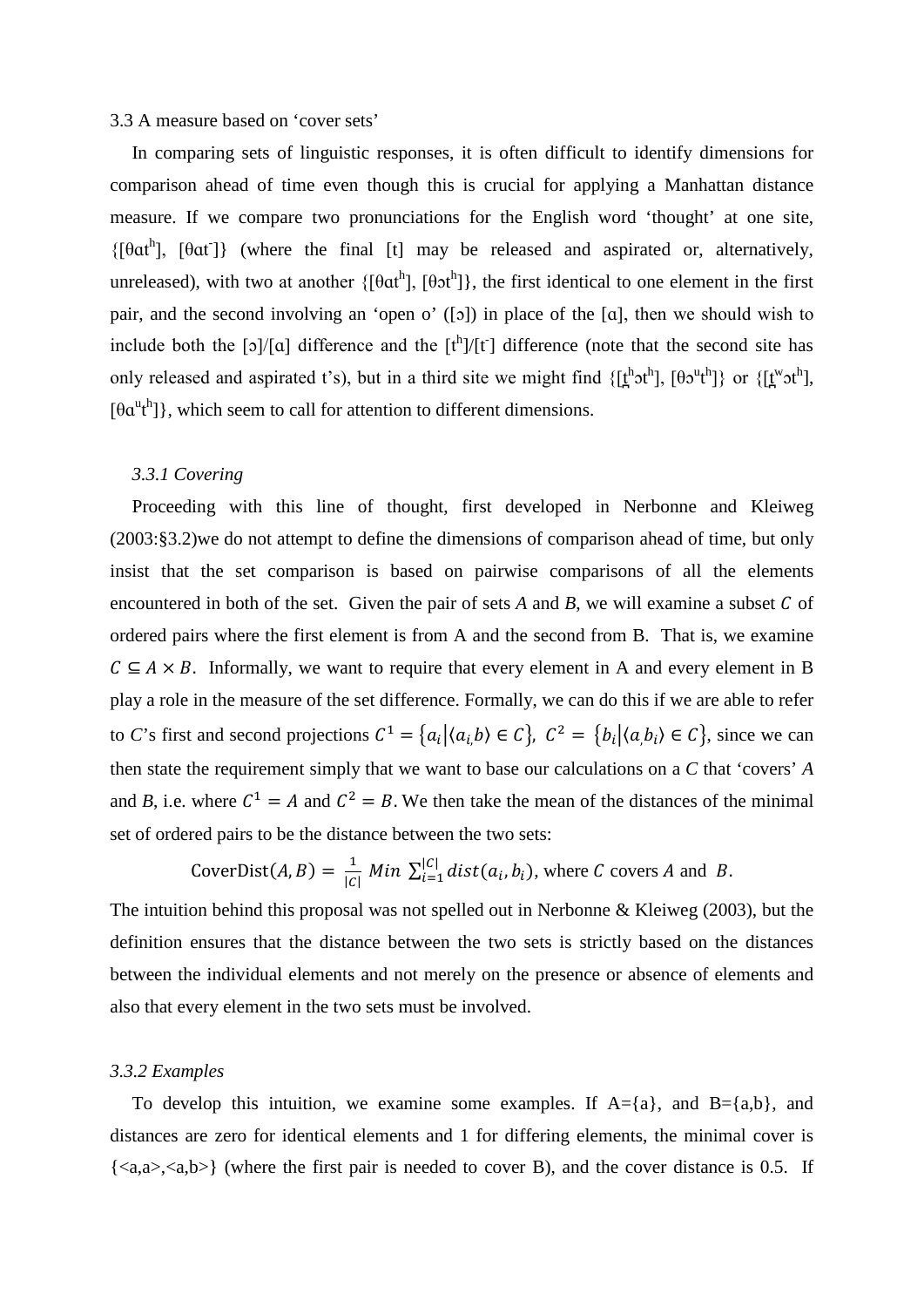instead  $A = \{a,b\}$ , and  $B = \{a,b\}$ , then the minimal cover is  $\{\langle a,a\rangle,\langle b,b\rangle\}$  and the cover distance is zero. Finally, let's consider an example where a finer distance measure between elements is available. Let  $A = \{a_1, a_2, b\}$  and  $B = \{a_3, c\}$ , and let the element distances be given by

$$
dist(x, y) = \begin{cases} 0 & \text{if } x = y \\ 0.1 & \text{if } x, y \in a_{i \in \{1, 2, 3\}} \\ 1 & \text{otherwise} \end{cases}
$$

We note that this sort of range of distance values occurs frequently using Goebl's inverse frequency weighting (see above) or using an edit distance measure between pronunciation transcriptions. In this case the covering set is  $C = \{ \langle a_1, a_3 \rangle, \langle a_2, a_3 \rangle, \langle b, c \rangle \}$  and the cover distance is  $1.2/3 = 0.4$ . The dice distance would be one since the intersection of A and B is null, and in general, the cover distance discriminates more finely than dice does.

#### *3.3.3 Aurrekoetxea et al.'s objection*

Aurrekoetxea et al. (2013:26) ask us to consider the case where  $A = \{a, b\}$  and  $B = \{a, c\}$  $d(b, c) < d(a, c) < d(a, b)$ . In this case, they correctly conclude that the minimal covering set would be  $C = \{ \langle a, a \rangle, \langle b, c \rangle \}$ , and the cover distance would be  $d(b, c)/2$ . But, they go on to object, if a slightly different *c* were present, so that  $d(a, c) < d(b, c) < d(a, b)$ , then the covering distance would be, they maintain,  $(d(a, c) + d(b, c))/3$ . This conclusion is clearly wrong, however. The covering set would still be  $C = \{ \langle a, a \rangle, \langle b, c \rangle \}$ , and the covering distance would still be  $d(b, c)/2$ . The first element in C still "covers" a, and since  $d(a, a) = 0$ , there can be no need to include  $d(a, c)$  in the covering set solution.<sup>[3](#page-8-0)</sup>

#### 3.3.4 Efficiency and metatheoretic properties

The covering set solution seems well motivated, but the search for the minimal-distance covering set can involve examining all the subsets of  $A \times B$ , or at least all the subsets that cover A and B, and there might be  $2^{|A \times B|}$  of these, which is computationally daunting. For large  $A$  and  $B$ , the computation would not be feasible. Adding a single element to  $A$ , would increase the time required by a factor of  $2^{|B|}$ . A greedy algorithm that attempts to cover the one set in a minimal fashion, then the next, has been serviceable, but would clearly not be suited for large sets. A stochastic approximation might then be most sensible. We noted above that we should prefer out measures to be distances in the mathematical sense, i.e. the value

<span id="page-8-0"></span><sup>&</sup>lt;sup>3</sup> They also object that they'd expect distances between  $A = \{a, b\}$  and  $B = \{a, c\}$  to be always  $\le 0.5$ 

<sup>(</sup>Auurekoetxea et al. 2013: 26), assuming apparently that  $d(b, c) \le 1$ , and this indeed will also hold.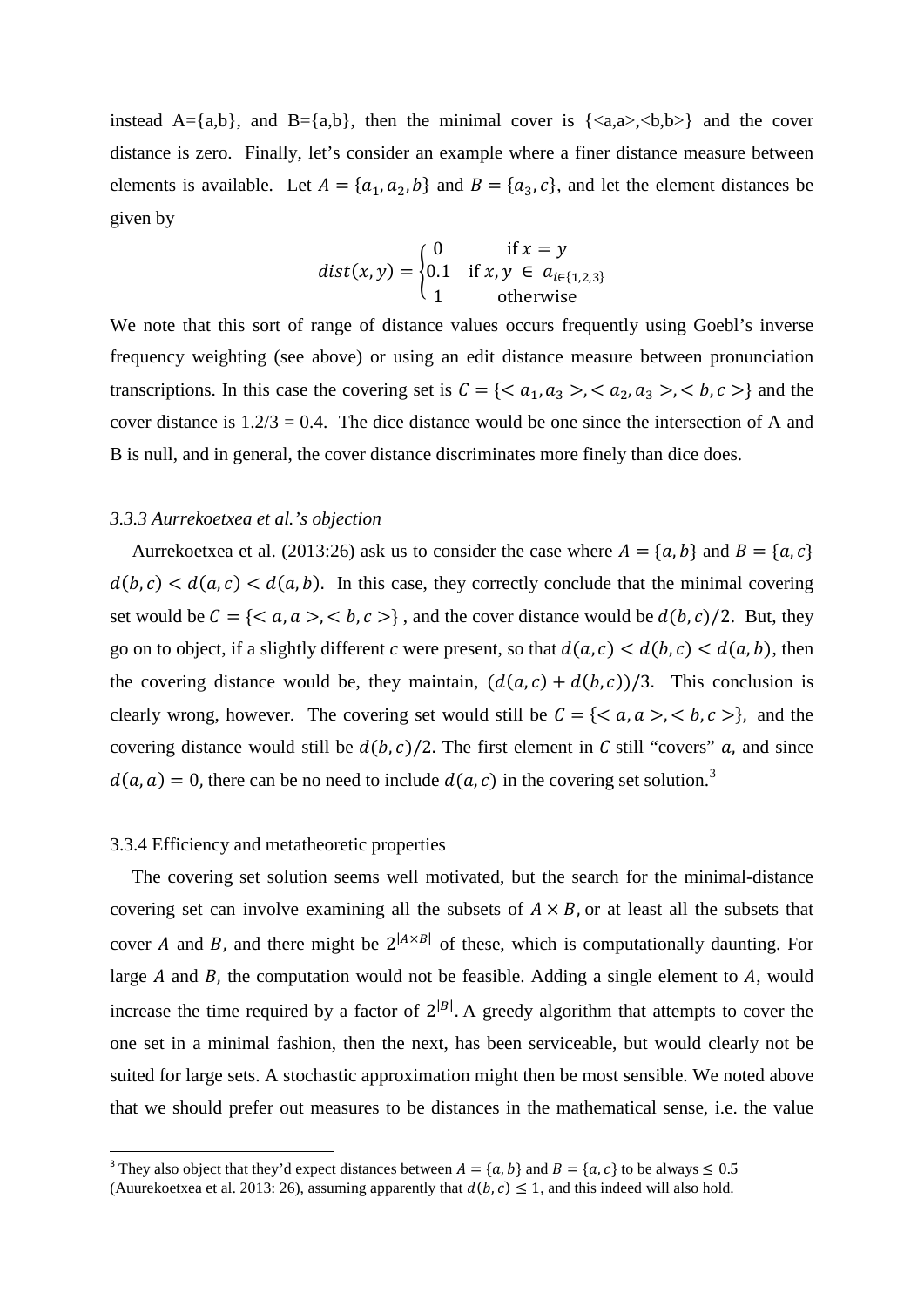should be zero if, and only if we are dealing with identical sets, the measure should be symmetrical, and the triangle inequality should hold: CoverDist( $A, C$ )  $\leq$  CoverDist( $A, B$ ) + CoverDist(B, C), for all A, B and C. It is clear that CoverDist(A, B) = 0 if  $A = B$ , since the cover set will contain pairs of identical elements in this case, all contributing zero to the set distance. And conversely if  $CoverDist(A, B) = 0$ , then all the pairs in the covering set must also be of zero distance, which is only possible if they are all identical pairs, implying that  $A = B$ . It is also clear that CoverDist(A, B) = CoverDist(B, A), since they are based on the same symmetrical distance function for elements. One might also be optimistic about the triangle inequality, since it would only seem possible to find  $CoverDist(A, B) +$ CoverDist( $B, C$ ) < CoverDist( $A, C$ ) in case there were elements of these sets that failed to satisfy the triangle inequality, which should not happen as long as we are building on a genuine distance function. But optimism is not a rigorous proof, and I am at a loss how to provide one.

#### **4. Further work**

Neither inverse frequency weightings nor edit-distance measures on pronunciation transcriptions constitute genuine extensions to this measure of distance between sets, since we can incorporate their effects by using them in combination with the distance function on elements. Challenges for the future include the metatheoretic question of whether the cover difference measure is mathematically a distance, as well as its relation to other, better known measures (Manning & Schütze 1999:304).

In view of the great interest in the geolinguistics of social media (Nguyen et al. 2016), a pressing problem is the development of measures suitable for detecting affinities in very large sets of words – often derived from millions of messages.

#### **5. Conclusions and prospects**

The present paper confirms Prof. Aurrekoetxea's concern for developing measures of response similarity (or difference) for sets of responses rather than single responses, suggesting first how natural it is to find multiple responses in some circumstances and noting the scientific benefit that accrues to working with samples larger than one response per informant. This not only makes analyses more reliable, but also enables us to address a wide range of questions.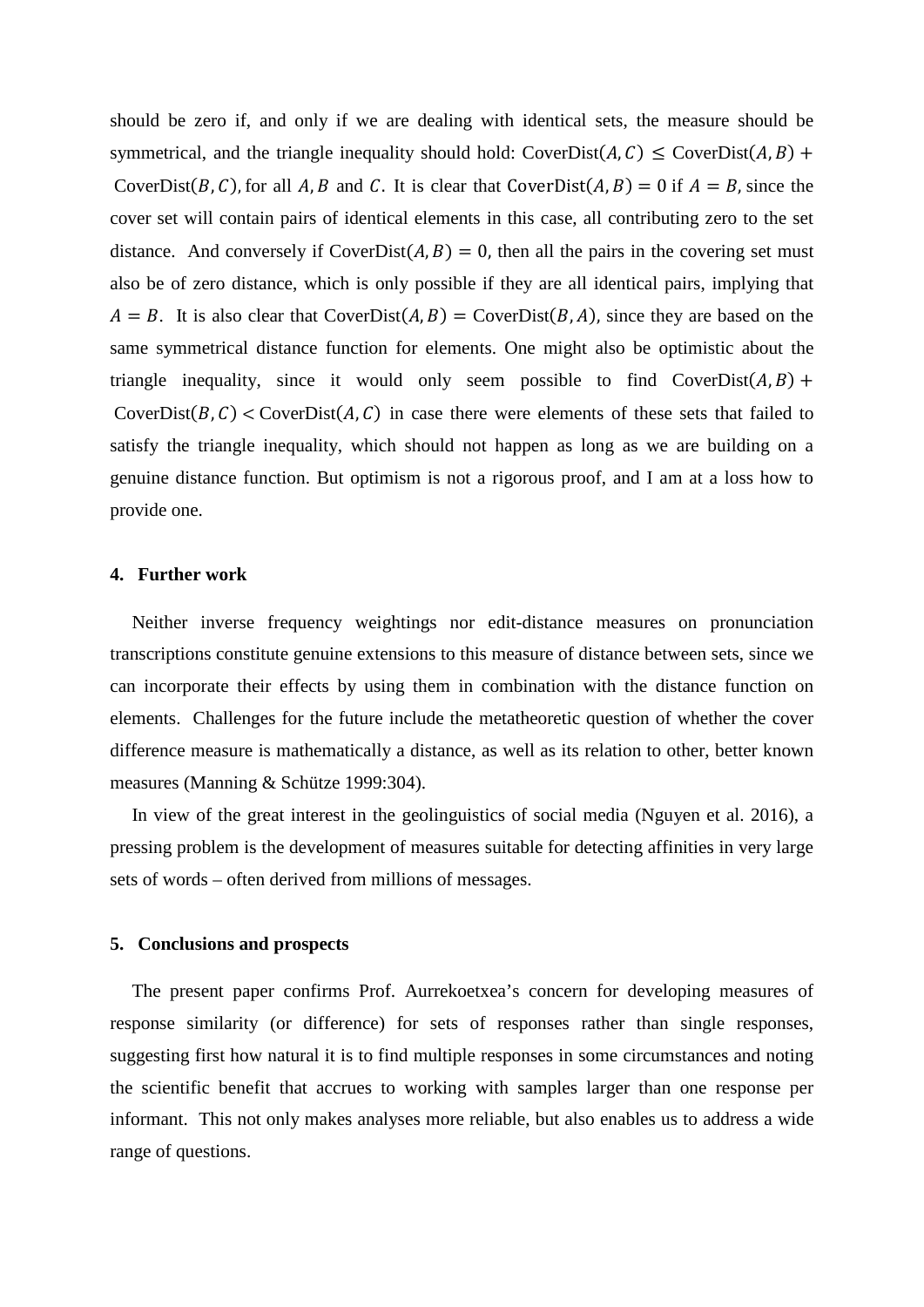## **Bibliography**

- Aurrekoetxea, Gotzon, Fernandez-Aguirre, Karmele, Rubio, Jesús, Ruiz, Borja, & Sánchez, Jon, 2013, "'DiaTech': A new tool for dialectology". *LLC: Journal of Digital Scholarship in the Humanities 28*(1), 23-30.
- Aurrekoetxea, Gotzon, Santander, Gotzon, Usobiaga, Iker, & Iglesias, Aitor, 2016 "Diatech: tool for making dialectometry easier". *Dialectologia: revista electronica* 17, 1-22.
- Van der Beek, Leonoor, 2005, *Topics in corpus-based Dutch syntax*. Diss., University of Groningen.
- Bouma, Gerlof, 2008, *Starting a sentence in Dutch: A corpus study of subject-and objectfronting*. Diss., University of Groningen.
- Chambers, J.K., & Trudgill, Peter, 1998, *Dialectology*. Cambridge: Cambridge University Press.
- Eriksson, Anders, 2004, "SweDia 2000: A Swedish dialect database." In: P. J. Henrichsen (ed.), *Babylonian Confusion Resolved. Proc. Nordic Symposium on the Comparison of Spoken Languages, Copenhagen Working Papers in LSP*. 33-48.
- Goebl, Hans, 1997, "Some dendrographic classifications of the data of CLAE 1 and CLAE 2". In: [W. Viereck & H. Ramisch \(eds.\)](https://katalog.ub.uni-freiburg.de/opac/RDSRecord/RDSDetails?id=024465925) *The computer developed linguistic atlas of England,* App. 9, Tübingen: Max Niemeyer, 23-32.
- Haimerl, Edgar, 2006, "Database design and technical solutions for the management, calculation, and visualization of dialect mass data". *Literary and Linguistic Computing* 21(4), 437-444.
- Heeringa, Wilbert, Nerbonne, John, & Kleiweg, Peter, 2002, "Validating dialect comparison methods". In: W.Gaul & G.Ritter (eds.) *Classification, automation, and new media*. *Proc. 24th Ann. Conf. of the Gesellschaft für Klassifikation* Berlin: Springer. 445-452.
- Leinonen, Therese, 2010, *An acoustic analysis of vowel pronunciation in Swedish dialects*. Ph.D. Diss., University of Groningen.
- Leinonen, Therese, Çöltekin, Çağrı & Nerbonne, John, 2016, "Using Gabmap". *Lingua* 178, 71-83.
- Manning, Christopher, & Schütze, Hinrich, 1999, *Foundations of statistical natural language processing*. Cambridge: MIT Press.
- Nerbonne, John, 2010, "Mapping aggregate variation". In A.Lameli, R.Kehrein & S.Rabanus (eds.) *Language Mapping*. *An International Handbook of Linguistic Variation*, Berlin: Mouton de Gruyter, Vol. 2, 476-495.
- Nerbonne, John, Colen, Rinke, Gooskens, Charlotte, Kleiweg, Peter, & Leinonen, Therese, 2011, "Gabmap – a web application for dialectology". *Dialectologia: revista electronica*, Special Issue 2, 65-89.